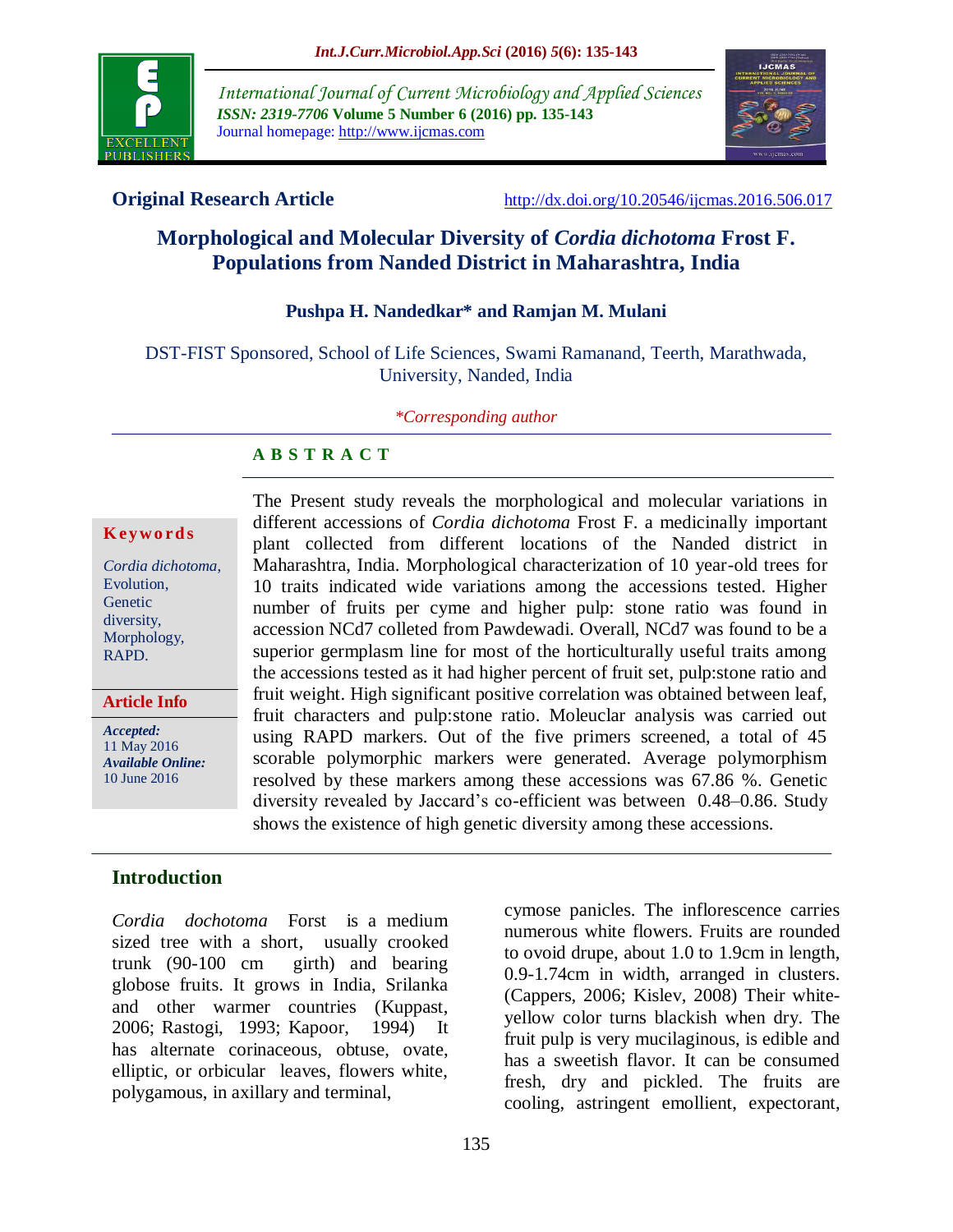anthelmintic, purgative and diuretic (Yoganarsimhan, 2000). Fruit pulp has antimicrobial activity (Mulani *et al.,*  2013)and pharmacological properties such as analgesic, antiinflammatory and the hpatoprotective activity. (Wassel *et al.,* 1987, Rapisarda *et al.,* 1992) A literature review shows that though *Cordia dichotoma*  has been reported to have a number of beneficial effects on diverse experimental parameters. Its possible role in experimental cerebral ischemia has not yet been explored. (Samadia, 2007)

#### **Materials and Methods**

#### **Plant Material**

Leaves, fruits, and seeds were collected from different selected germplasms from farmers fields of 10 different villages of four talukas in Nanded district of Maharashtra. (Table 1) in June-Jully. The germplams were named as NCd1 to NCd10.

#### **Morphological Characters and Data Analysis**

Ten accessions of 10 years old tree were selected for morphological characterization. Eleven morphological characters (Table 2) including leaf, immature and mature fruit, pulp and stone (seed) were recorded (Vashishtha *et al*., 1985; Nagar and Fageria, 2006; Samadia, 2007).

#### **Genomic DNA Extraction**

0.1g of leaf tissue was weighed and incubated with extraction buffer (2% Cetyl trimethyl ammonium bromide (CTAB), 0.5% β-mercaptoethanol etc.,) to lyse the cell wall and membrane. The lysate was then treated with Phenol:Chloroform:Iso-amyl alcohol mixture to eliminate complex organic intracellular contents. Finally, DNA was precipitated using chilled 70% Alcohol and eluted in 40μl of TE-RNase, which was

visualized using Agarose gel Electrophoresis, stained with Ethidium bromide. (Doyle, 1990)

#### **Random Amplified Polymorphic DNA using Polymerase Chain Reaction (RAPD)**

The genomic DNA obtained was amplified using RAPD primers of the BE series: OPBE-01, 02, 03, 08, 09. The PCR cocktail containing 10pM of primers, 25μM of each dNTP, 1.5mM MgCl2 and 1IU of *Taq*  polymerase, along with ~100ng of template, was found to be optimal for the required reaction. The amplification was carried out using 30 cycles of a thermal profile containing 94°C for 30s, 32°C for 1 minute to allow the annealing of the primers, and 72°C for 5min, followed by final extension for 2min 50s. The resultant amplicons were resolved using 1% agarose gel electrophoresis and visualized with ethidium bromide staining. (Lamboy, 1994; Lamboy, 1994; Garcia-Vallvé, 1999).

#### **Data Analysis**

Based on the primary data (presence or absence of bands), pair wise genetic distance between samples were calculated using UPGMA. All the amplified bands were counted manually along with their size. The presence of bands were scored as '1' and absence as '0'. A pair-wise matrix of genetic distances between genotypes was determined using the Jaccard's similarity coefficient and a phylogenetic tree was constructed using NTSYSpc-2.02e version 2.0.(Nagy, *et al.,* 2012)

#### **Results and Discussion**

#### **Morphological Variation**

Wide variation was observed among the ten accessions of *Cordia dichotoma* germplasm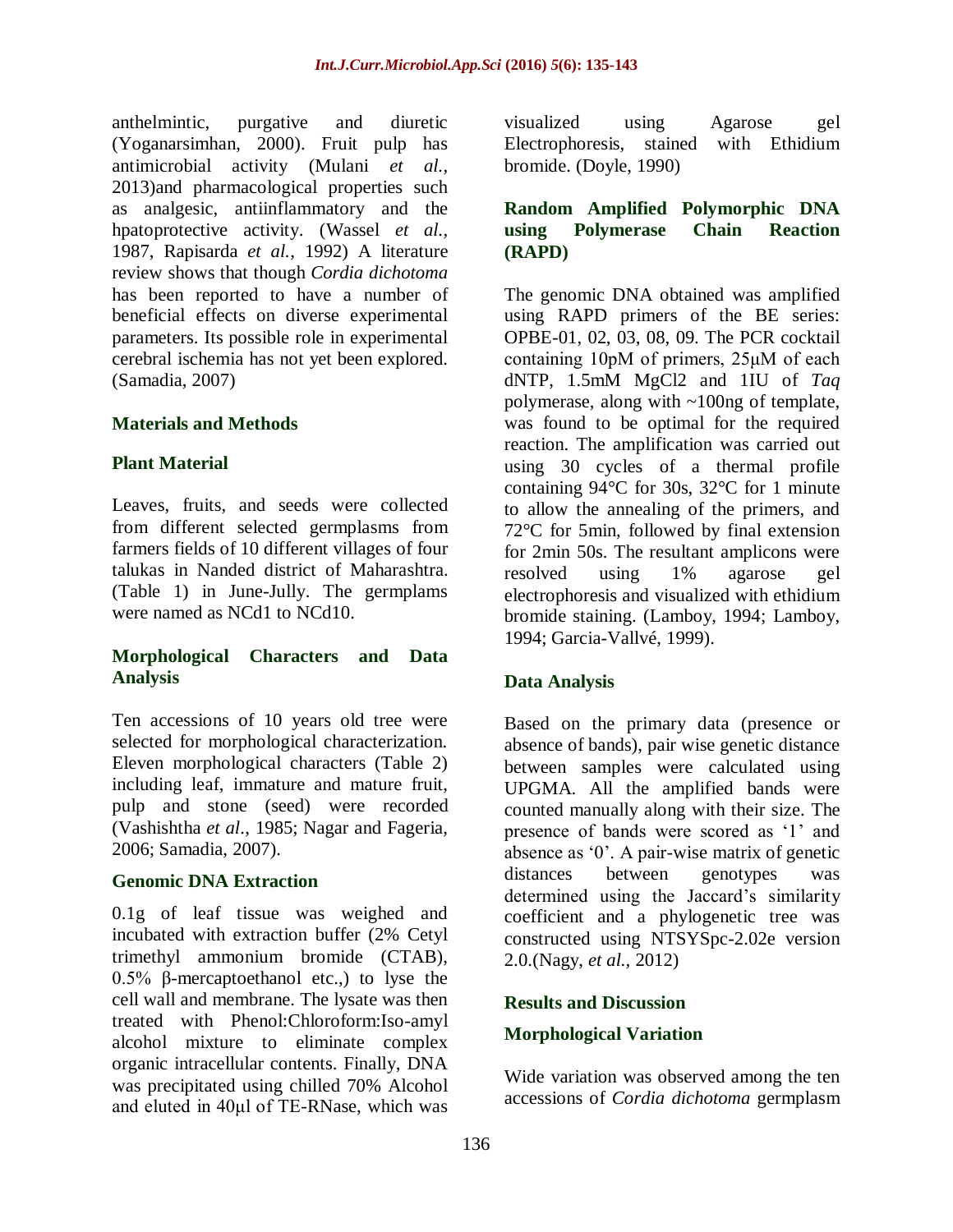on various morphological parameters of leaf, fruits and stone(seed) (Table 2)The leaf shape of most of the accessions is round or ovate as they have length and width almost equal except for NCd3collected from Barad and and NCd7 collected from Pawdewadi which has oval leaves. Number of fruit set per cyme was greatly reduced and average percent fruit set to number of flowers per cyme was only 12.24 In most of the germplasms fruits are oval or round shape. While in germplasm NCd5 which was collected from S.R.T.M. University campus Vishnupuri the fruits are oval elongated shape (Table.2).

Fruit weight at pickle stage and ripe stage was found maximum in the accession NCd7 collected from Pawdewadi and the fruit weight was 3.65 g and 4.95 g respectively followed by NCd8 collected from Limbgaon (4.54 g). Average pulp:stone ratio per 10 fruits was 4.20 and the maximum being 6.34 (NCd9) collected from patnoor followed by 6.13 (NCd8) collected from Limbgaon (Table 2).

## **Molecular Diversity**

Among 45 bands amplified by 5 primers, 37 were polymorphic, and average number of bands per primer was 9.0 and average number of polymorphic bands per primer was 7.4,. The band size observed was 180- 2000bp.The average polymorphism was 67.86.(Table.3) Maximum number of bands given by OPBE-08(10), followed by OPBE-01(9).Percent polymorphism varied between 57.77 and 81.25%.

Maximum polymorphism (81.25%) (Table.2.) by OPBE-09. Jaccard's similarity co-efficient among these accessions was 0.48–0.86. (Table.3)Highest similarity was found between accessions of NCd2 collected from Mudhkhed with NCd6, collected from

Bhokar NCd8 collected from Limbgaon. Phylogenetic analysis showed that there were three groups found among the accessions (Fig. 1). group I had highest similarity co-efficient of 0.86 and the lowest was group (0.62).

Phylogenetic tree constructed based on ten accessions of *Cordia dichotoma* germplasm analysed by RAPD primers by UPGMA method and Jaccard's similarity coefficient using NTSYSpc-2.02e version 2.0.1.5 software. Vertical distance is arbitrary and horizontal distance indicates genetic variations among different germplasms.

The *Cordia dichotoma* is one of the underutilized fruit trees, escaping from orchard cultivation. To bring under systematic cultivation the superior genotype of *Cordia dichotoma* needs to be identified, which requires an ideal genotype having oval-round shaped fruit, green to dark green unripe mature stage and big size  $(9-12 \text{ g})$ , high pulp: stone ratio with high yielding and longer harvesting period (Samadia, 2005).

This study has identified a superior genotype, NCd7, which fulfils most of the criteria and in addition it has higher fruit set per cyme. The yield potential of this accession has to be tested in multiple locations to allow this accession to be released as a variety for commercial cultivation. This genotype can be utilized to harness the potential usage in liquor and processed food industries.

Antioxidant activity of methanolic extract of fruit of *C.dichotoma* populations collected from different geographical regions in Nanded district were done by Nandedkar and Mulani (2013)and observed that there is variation in phytochemical constituents and antioxidant activity among the different populations.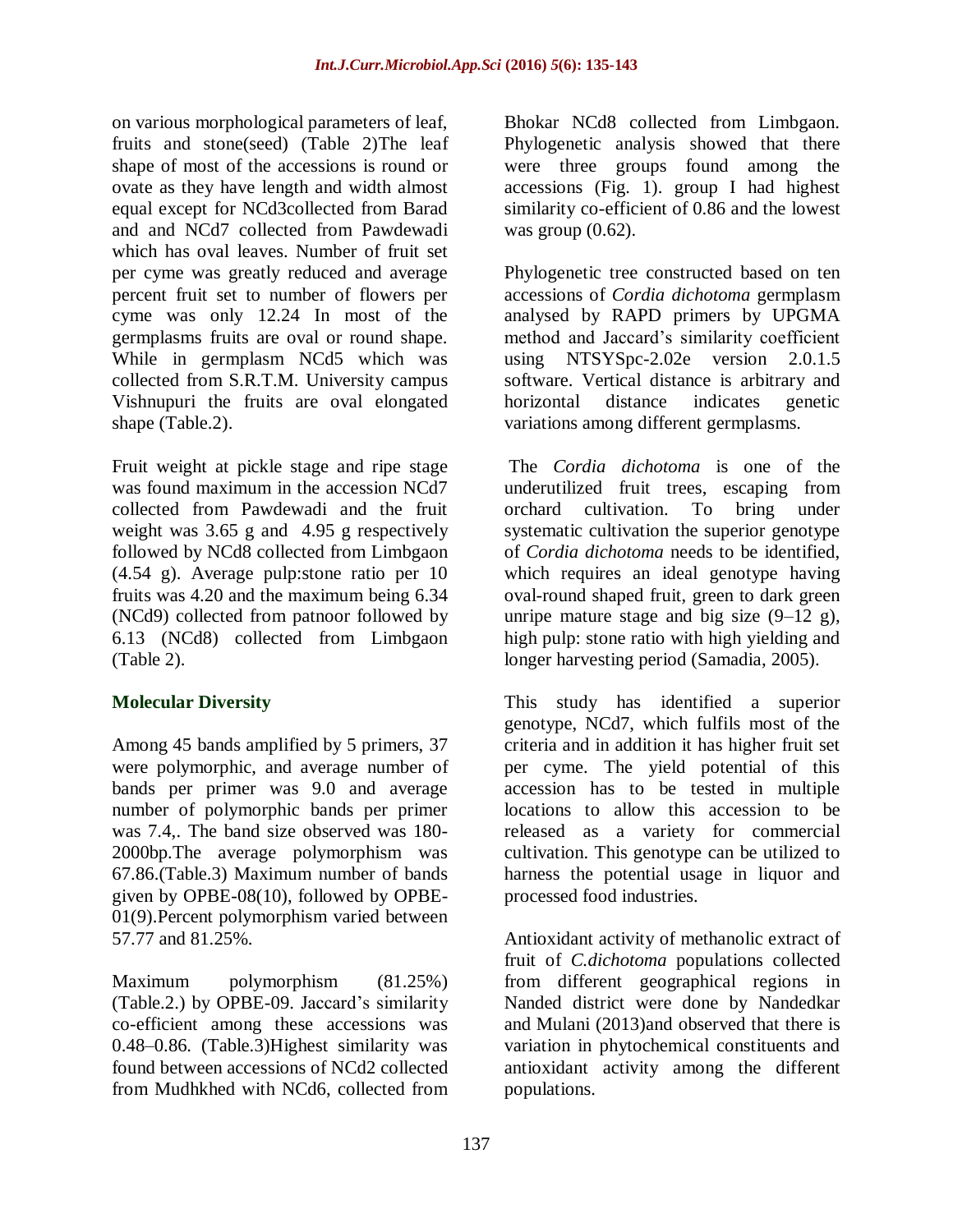| Sr. No.        | <b>Accession No.</b> | <b>Village/district</b> | <b>Collection site</b> | Latitude 'N' | Longitude 'S' |  |
|----------------|----------------------|-------------------------|------------------------|--------------|---------------|--|
|                | NCd1                 | Ardhapur/Nanded         | Farmers' field         | 19.28        | 77.37         |  |
|                | NCd <sub>2</sub>     | Mudkhed/Nanded          | Farmers' field         | 19.14        | 77.49         |  |
| 3              | NCd <sub>3</sub>     | Barad/Nanded            | Farmers' field         | 19.18        | 77.42         |  |
| $\overline{4}$ | NCd4                 | Tamsa/Nanded            | Forest area            | 17.40        | 78.48         |  |
| 5.             | NCd <sub>5</sub>     | Vishnupuri/Nanded       | University campus      | 19.10        | 77.28         |  |
| 6              | NCd <sub>6</sub>     | Bhokar/Nanded           | Farmers' field         | 19.22        | 77.67         |  |
|                | NCd7                 | Pawadiwadi/Nanded       | Farmers' field         | 19.15        | 77.33         |  |
| 8              | NC <sub>d</sub> 8    | Limbgaon/Nanded         | Farmers' field         | 19.17        | 77.20         |  |
| 9              | NCd <sub>9</sub>     | Patnoor/Nanded          | Farmers' field         | 17.22        | 78.32         |  |
| 10             | NCd10                | Vishnupuri /Nanded      | University campus      | 19.10        | 77.28         |  |

**Table.1** Details of different genotypes of *Cordia dichotoma* populations and collection sites in Nanded district of Maharashtra

**NCd--- N= Nanded, Cd**=*Cordia dichotoma* 

### **Fig.1** Phylogenetic Tree of selected germplasm of *Cordia dichotoma* populations from Nanded district in Maharashtra

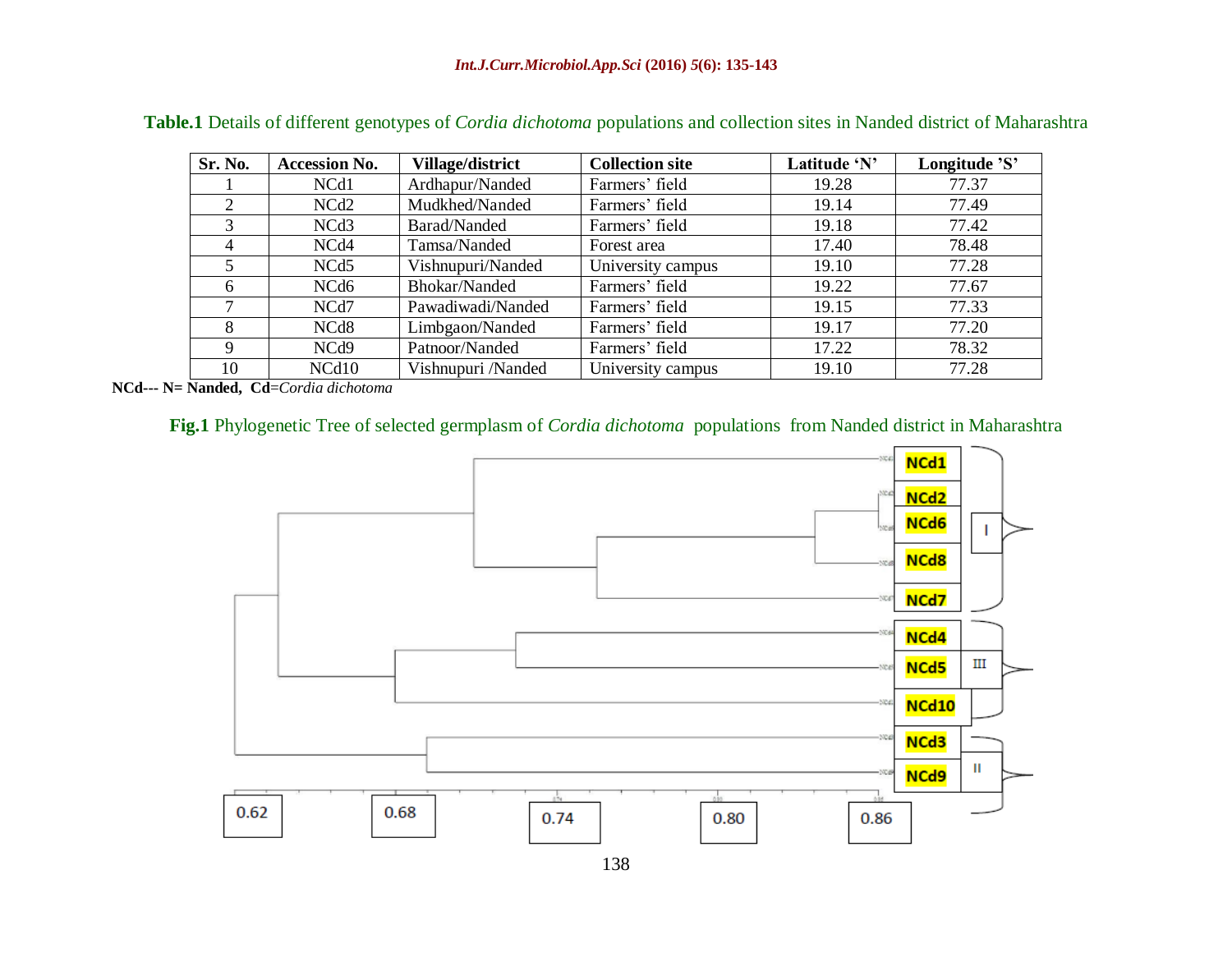| AC. No.                 | Leaf length<br>(cm) | leaf width<br>(cm) | Fruit<br>length<br>(cm) | Fruit<br>width<br>(cm) | <b>Mature</b><br>fruit<br>weight<br>(gm) | <b>Ripen</b><br>fruit<br>weight<br>(gm) | No. of<br><b>Fruits</b><br>$/c$ yme | Seed<br>length<br>(c <sub>m</sub> ) | <b>Seed</b><br>width<br>(cm) | <b>Seed</b><br>weight<br>(gm) | Pulp-<br><b>Stone</b><br>ratio<br>(10gm) |
|-------------------------|---------------------|--------------------|-------------------------|------------------------|------------------------------------------|-----------------------------------------|-------------------------------------|-------------------------------------|------------------------------|-------------------------------|------------------------------------------|
| NCd1                    | $6.79 \pm 0.10$     | $5.40 \pm 0.10$    | $1.07 \pm 0.02$         | $1.02 \pm 0.01$        | $1.35 \pm 0.02$                          | $2.02 \pm 0.02$                         | $7.40 \pm 1.10$                     | $0.84 \pm 0.02$                     | $0.81 \pm 0.01$              | $0.54 \pm 0.02$               | $3.26 \pm 0.02$                          |
| NCd <sub>2</sub>        | $7.42 \pm 0.09$     | $5.92 \pm 0.18$    | $1.13 \pm 0.01$         | $0.93 \pm 0.02$        | $1.98 \pm 0.02$                          | $2.44 \pm 0.03$                         | $7.05 \pm 1.19$                     | $0.69 \pm 0.04$                     | $0.66 \pm 0.04$              | $0.25 \pm 0.00$               | $2.91 \pm 0.20$                          |
| NCd3                    | $10.42 \pm 0.14$    | $7.90 \pm 0.18$    | $1.24 \pm 0.01$         | $0.96 \pm 0.02$        | $1.19 \pm 0.02$                          | $3.02 \pm 0.03$                         | $6.10 \pm 0.91$                     | $1.00 \pm 0.02$                     | $0.71 \pm 0.11$              | $0.97 \pm 0.01$               | $2.54 \pm 0.02$                          |
| NCd4                    | $8.11 \pm 0.21$     | $6.45 \pm 0.20$    | $1.06 \pm 0.02$         | $0.81 \pm 0.02$        | $0.98 \pm 0.02$                          | $2.43 \pm 0.05$                         | $8.00 \pm 1.30$                     | $0.82 \pm 0.01$                     | $0.80 \pm 0.02$              | $1.04 \pm 0.01$               | $2.12 \pm 0.01$                          |
| NCd <sub>5</sub>        | $6.30 \pm 0.18$     | $5.39 \pm 0.15$    | $1.83 \pm 0.01$         | $1.05 \pm 0.02$        | $2.34 \pm 0.02$                          | $3.67 \pm 0.02$                         | $6.20 \pm 0.95$                     | $1.29 \pm 0.01$                     | $0.87 \pm 0.06$              | $1.21 \pm 0.01$               | $4.12 \pm 0.01$                          |
| NCd6                    | $8.56 \pm 0.12$     | $7.29 \pm 0.15$    | $1.22 \pm 0.02$         | $0.63 \pm 0.01$        | $1.57 \pm 0.02$                          | $3.98 \pm 0.02$                         | $8.05 \pm 0.89$                     | $0.97 \pm 0.01$                     | $0.39 \pm 0.09$              | $0.72 \pm 0.01$               | $2.85 \pm 0.02$                          |
| NCd7                    | $10.37 \pm 0.16$    | $9.39 \pm 0.17$    | $1.94 \pm 0.02$         | $1.56 \pm 0.02$        | $3.66 \pm 0.03$                          | $4.95 \pm 0.03$                         | $10.30 \pm 1.22$                    | $1.55 \pm 0.02$                     | $1.53 \pm 0.01$              | $0.52 \pm 0.01$               | $6.71 \pm 0.02$                          |
| NCd8                    | $6.49 \pm 0.18$     | $5.58 \pm 0.19$    | $1.34 \pm 0.01$         | $1.24 \pm 0.02$        | $3.12 \pm 0.01$                          | $4.65 \pm 0.02$                         | $8.00 \pm 1.17$                     | $1.00 \pm 0.01$                     | $0.99 \pm 0.02$              | $0.43 \pm 0.01$               | $6.14 \pm 0.02$                          |
| NCd9                    | $4.51 \pm 0.17$     | $3.34 \pm 0.18$    | $1.04 \pm 0.02$         | $0.91 \pm 0.02$        | $1.47 \pm 0.02$                          | $3.44 \pm 0.02$                         | $10.10 \pm 1.29$                    | $0.82 \pm 0.01$                     | $0.80 \pm 0.02$              | $0.35 \pm 0.01$               | $6.35 \pm 0.01$                          |
| NCd <sub>10</sub>       | $3.10 \pm 0.20$     | $2.94 \pm 0.16$    | $1.83 \pm 0.02$         | $1.75 \pm 0.03$        | $2.78 \pm 0.02$                          | $4.01 \pm 0.02$                         | $6.10 \pm 0.91$                     | $1.23 \pm 0.01$                     | $1.20 \pm 0.02$              | $0.92 \pm 0.01$               | $5.10 \pm 0.01$                          |
| Mean $\pm$<br><b>SD</b> | $7.20 \pm 2.22$     | $5.96 \pm 1.87$    | $1.37 \pm 0.34$         | $1.09 \pm 0.33$        | $2.04 \pm 0.86$                          | $3.46 \pm 0.93$                         | $7.73 \pm 1.80$                     | $1.02 \pm 0.25$                     | $0.87 \pm 0.30$              | $0.70 \pm 0.31$               | $4.21 \pm 1.65$                          |

**Table.2** Morphological variation of selected germplasm of *Cordia dichotoma* from Nanded district of Maharashtra

**LL- Leaf length (cm)** SL-Seed length(cm)<br> **LW-leaf width (cm)** SW-Seed width(cm) LW-leaf width (cm) FL-Fruit length (cm) SWt-Seed weight (gm)<br>FW-Fruit width (cm) Pulp-Stone ratio. (/10gr

**Ac.No—Accession No. NOF-Number of Fruits per cyme Pulp-Stone ratio.(/10gm) M.Fr.w-Mature fruit weight (gm) R.Fr.W.Ripen fruit weight(gm)**

| Cluster-I   | NCd1.NCd2.NCd6.NCd7.NCd8 |
|-------------|--------------------------|
| Cluster-III | NCd4.NCd5.Ncd10          |
| Cluster-II  | NCd3.NCd9                |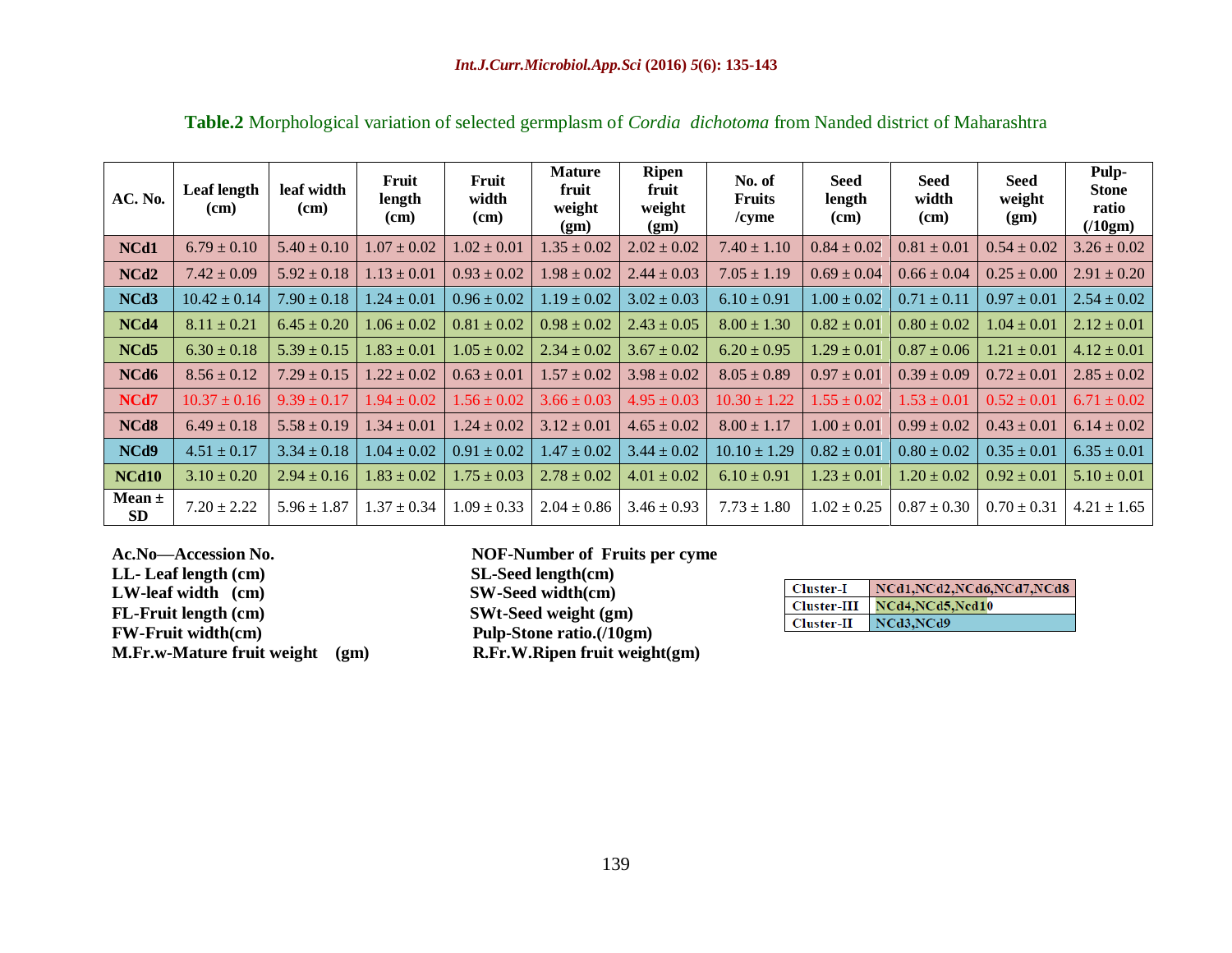#### *Int.J.Curr.Microbiol.App.Sci* **(2016)** *5***(6): 135-143**

| Sr.No. | <b>Primers</b> | <b>Sequences</b>  | Total no. bands | Percent polymorphism |
|--------|----------------|-------------------|-----------------|----------------------|
|        | OPBE-01        | <b>CACTCCTGGT</b> |                 | 66.66                |
|        | OPBE-02        | <b>ACGCCTGTAG</b> | 09              | 57.77                |
|        | OPBE-03        | TGGACTCGGT        | 09              | 66.66                |
|        | OPBE-08        | GGGAAGCGTC        |                 | 67.00                |
|        | OPBE09         | <b>CCCGCTTTCC</b> | 08              | 81.25                |

## **Table.3** Details of primers selected for RAPD

**Table.4** Jaccard's similarity co-efficient of selected germplasm of Cordia dichotoma populations from Nanded district in Maharashtra

|                   | NCd1  | NCd <sub>2</sub> | NCd3 | NCd4 | NCd <sub>5</sub> | NCd6  | NCd7 | NC <sub>d</sub> 8 | NCd9 | <b>NCd10</b> |
|-------------------|-------|------------------|------|------|------------------|-------|------|-------------------|------|--------------|
| NCd1              | 0.000 |                  |      |      |                  |       |      |                   |      |              |
| NCd <sub>2</sub>  | 0.687 | 0.000            |      |      |                  |       |      |                   |      |              |
| NCd <sub>3</sub>  | 0.588 | 0.705            | 0.00 |      |                  |       |      |                   |      |              |
| NCd4              | 0.636 | 0.705            | 0.65 | 0.00 |                  |       |      |                   |      |              |
| NCd <sub>5</sub>  | 0.709 | 0.676            | 0.62 | 0.72 | 0.000            |       |      |                   |      |              |
| NCd6              | 0.666 | 0.862            | 0.68 | 0.68 | 0.656            | 0.00  |      |                   |      |              |
| NCd7              | 0.718 | 0.735            | 0.63 | 0.68 | 0.657            | 0.71  | 0.00 |                   |      |              |
| NC <sub>d</sub> 8 | 0.774 | 0.843            | 0.68 | 0.68 | 0.611            | 0.833 | 0.81 | 0.00              |      |              |
| NCd9              | 0.500 | 0.648            | 0.69 | 0.60 | 0.621            | 0.540 | 0.67 | 0.58              | 0.00 |              |
| NCd <sub>10</sub> | 0.625 | 0.600            | 0.51 | 0.64 | 0.718            | 0.485 | 0.62 | 0.54              | 0.68 | 0.000        |

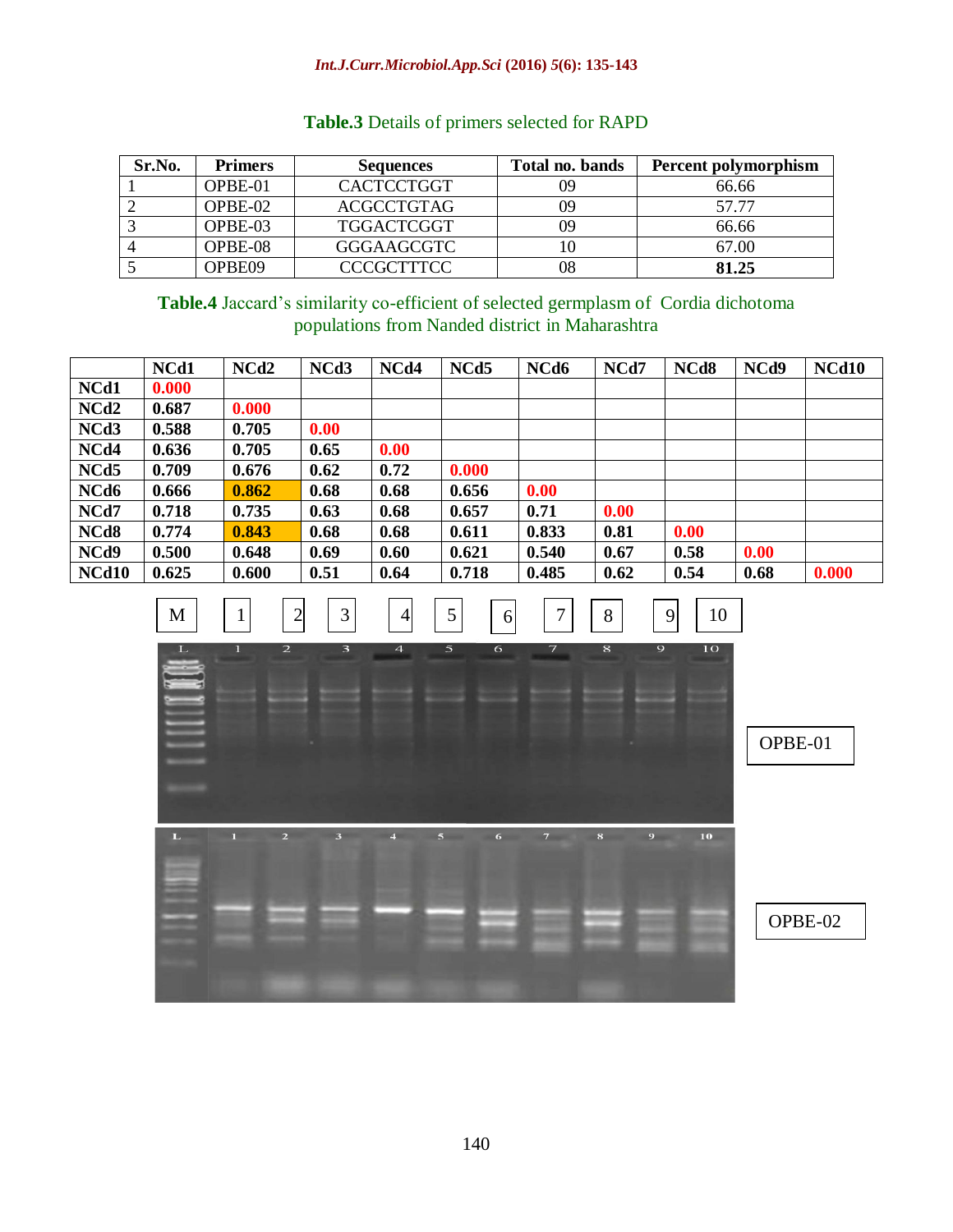*Int.J.Curr.Microbiol.App.Sci* **(2016)** *5***(6): 135-143**



**Fig.2** Gel image of Fig.2. Gel image of (Polymorphism) the selected Ten accessions of Cordia dichotoma germplasm revealed by RAPD primers. Lane L—1 kb DNA ladder; lane 1— NCd1(Ardhapur) : lane 2—NCd2(Mudhkhed); lane 3—NCd3(Barad); lane 4—NCd4(Tamsa); lane 5—NCd5(Vishnupuri); lane6—NCd6(Bhokar); lane 7—NCd7(Pawdewadi); lane 8— NCd8(Limbgaon); lane 9—NCd9(Patnoor): lane 10—NCd10(Vishnupuri).

Genetic diversity in *C.dichotoma* from arid region of Rajesthan was investigated by Sivlingam (2012) and reported that there is much variation in fruits morphological character as well as molecular observations. Importance of Randomly Amplified

Polymorphic DNA (RAPD) marker in plants have been increased which gives important cluses about ecological and morphological variations in the plant species. (Kumar, 2011)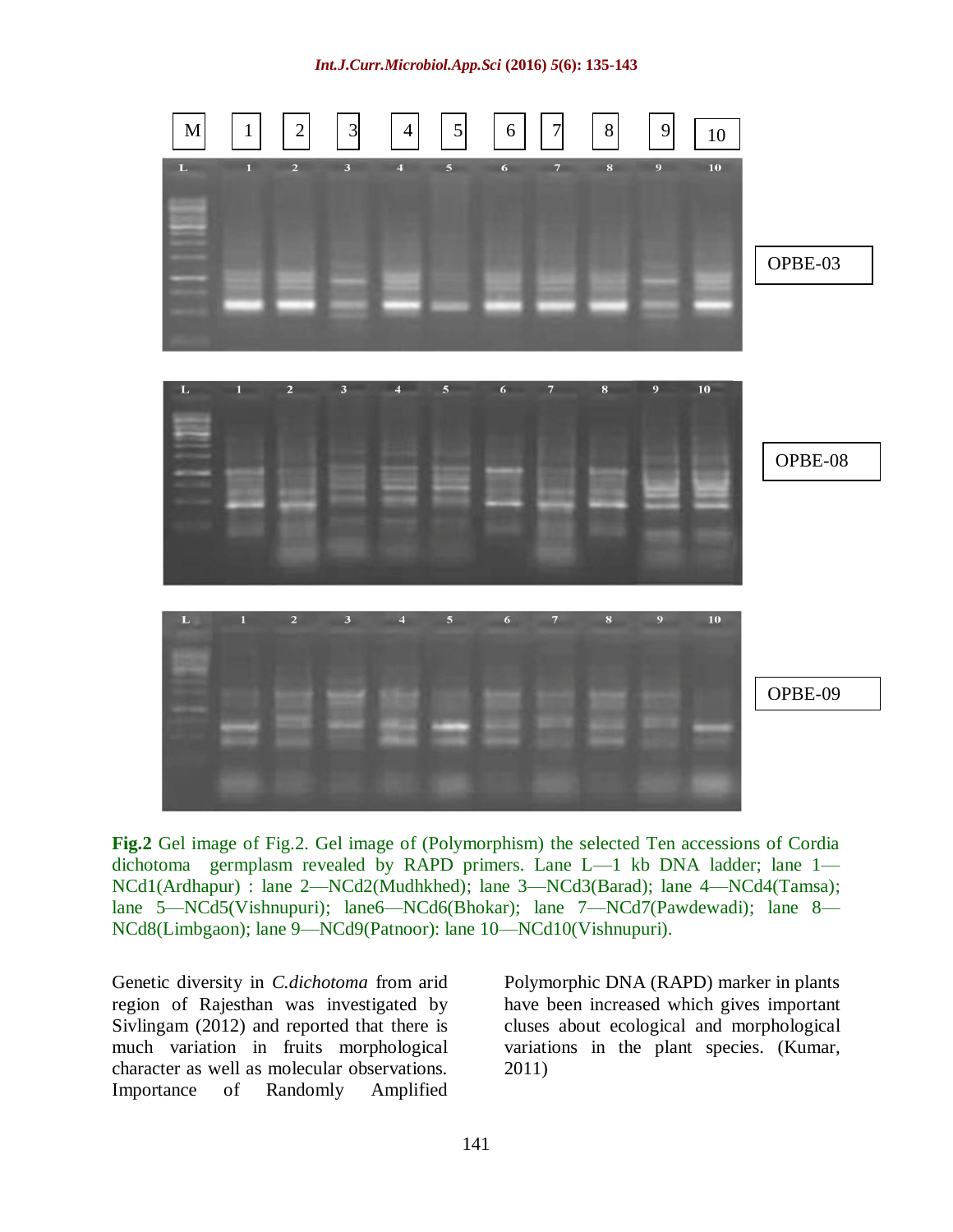Even molecular analysis in other plant species were done by many workers in different plants like in *Rauvolfia tetraphylla*  by Mahesh *et al.,* (2008); in *Jatropha curcus* by Subramanyam (2010); in sugarcane by Kanwar *et al.,* (2009); in *Azadirachta indica* by Dhillon *et al.,* (2007); in *Bunium persicum* populations by Hashemi *et al.,* (2010); in *Artemisia judaica* by Al-Rawashdeh (2011) and RAPD markers are used in ahthentication of medicinal plants like *Cuscuta reflexa*(Khan *et al.,* 2010) and this technique is also used in separation of biovers of *Ralstonia solaneaceae* genotypes in *Capsicum annum* and *Solanum tuberosum* from Nanded district of Maharashtra.

In conclusion, the genotypes of *Cordia dichotoma* has morphological variation. The molecular variation indicated by phylogenetic tree. The ten genotypes has divided in three clusters .Cluster-I includes genotypes NCd1,NCd2,NCd6,NCd7,NCd8, Cluster-II includes NCd3 and NCd9,Cluster-III has NCd4,NCd5,NCd10.

#### **Acknowledgments**

Authors wish to thank Director DST –FIST and UGC-SAP Sponsored, School of Life Sciences, S.R.T.M. University, Nanded for providing necessary laboratory facilities to conduct experimental work.

#### **References**

- Al-Rawashdeh, M. 2011. Genetic variability in medicinal plant *Artemisia judaica*  using Random amplified polymorphic DNA (RAPD) markers, *Int. J. Agri. Biol.,* 13: 279-282.
- Cappers, R. 2006. Roman Foodprints at Berenike. Monograph *55* (Costen Institute of Archaeology, Los Angeles).
- Dhillon, R., Mohapatra, T., Sing, S., Boora, K., Sing, K. 2007. Assessment of

genetic diversity in *Azadirchta indica* based on DNA fingerprinting. *Indian J. Biotechnol.,* 6: 519-524.

- Doyle, J., Doyle J. 1990. Isolation of plant DNA from fresh tissue. *Focus,* 12**:**  13-15.
- Garcia-Vallve, S., Palau, J., Romeu, A. 1999. [Horizontal gene transfer in](https://scholar.google.com/citations?view_op=view_citation&hl=de&user=Lx07BG4AAAAJ&citation_for_view=Lx07BG4AAAAJ:UeHWp8X0CEIC)  [glycosyl hydrolases inferred from](https://scholar.google.com/citations?view_op=view_citation&hl=de&user=Lx07BG4AAAAJ&citation_for_view=Lx07BG4AAAAJ:UeHWp8X0CEIC)  codon usage in *[Escherichia coli](https://scholar.google.com/citations?view_op=view_citation&hl=de&user=Lx07BG4AAAAJ&citation_for_view=Lx07BG4AAAAJ:UeHWp8X0CEIC)* and *[Bacillus subtilis](https://scholar.google.com/citations?view_op=view_citation&hl=de&user=Lx07BG4AAAAJ&citation_for_view=Lx07BG4AAAAJ:UeHWp8X0CEIC)*. *Mol. Biol. Evol.*, 16: 1125-1134.
- Hoda, H., Abbas, S., Abdolreza, B. 2010. The use of RAPD marker for assessing the genetic diversity of *Bunium persicum (BOISS)* fettsch polulations. *Int. J. Sci. Nature,* 1: 202-208.
- Kapoor, L. 1994. Hand book of Ayurvedic Medicinal Plants 1 st ed (CRC Press Washigton DC), 180.
- Kislev, M. 2008. Archaeobotanical evidence of birdliming at Ashkelon (In: Stager LE, Schloen JD)
- Kumar, P., Devarumath, Nerkar, Y. 2009. Use of RAPD markers of assessment of genetic diversity cultivars., *Ind. J. Biotechnol.,* 8: 67-71.
- Kuppast, J., Vasudev, N. 2006 Wound healing activity of Cordia dichotoma Frost .f fruits. *Nat. Prod. Rad.,* 5: 99.
- Lamboy, W. 1994 Computing Genetic Similarity Coefficients from RAPD Data: The Effects of PCR Artifacts . *Genome Res.,* 4: 38-43.
- Mahesh, R., Nirmalkumar, N., Merisujin, R. 2008. Molecular analysis in *Rauvalfia tetraphylla L.*using RADP markers. Ethanobotanical leaflets*,* 12: 1129-36.
- Master, D. 1985-2006. (eds) Ashkelon 1. Introduction and overview *(Eisenbrauns, Winona Lake)*, 131– 137.
- Mulani, R., Nandedkar, P., Solankar, B. 2013. Phytochemical estimations and